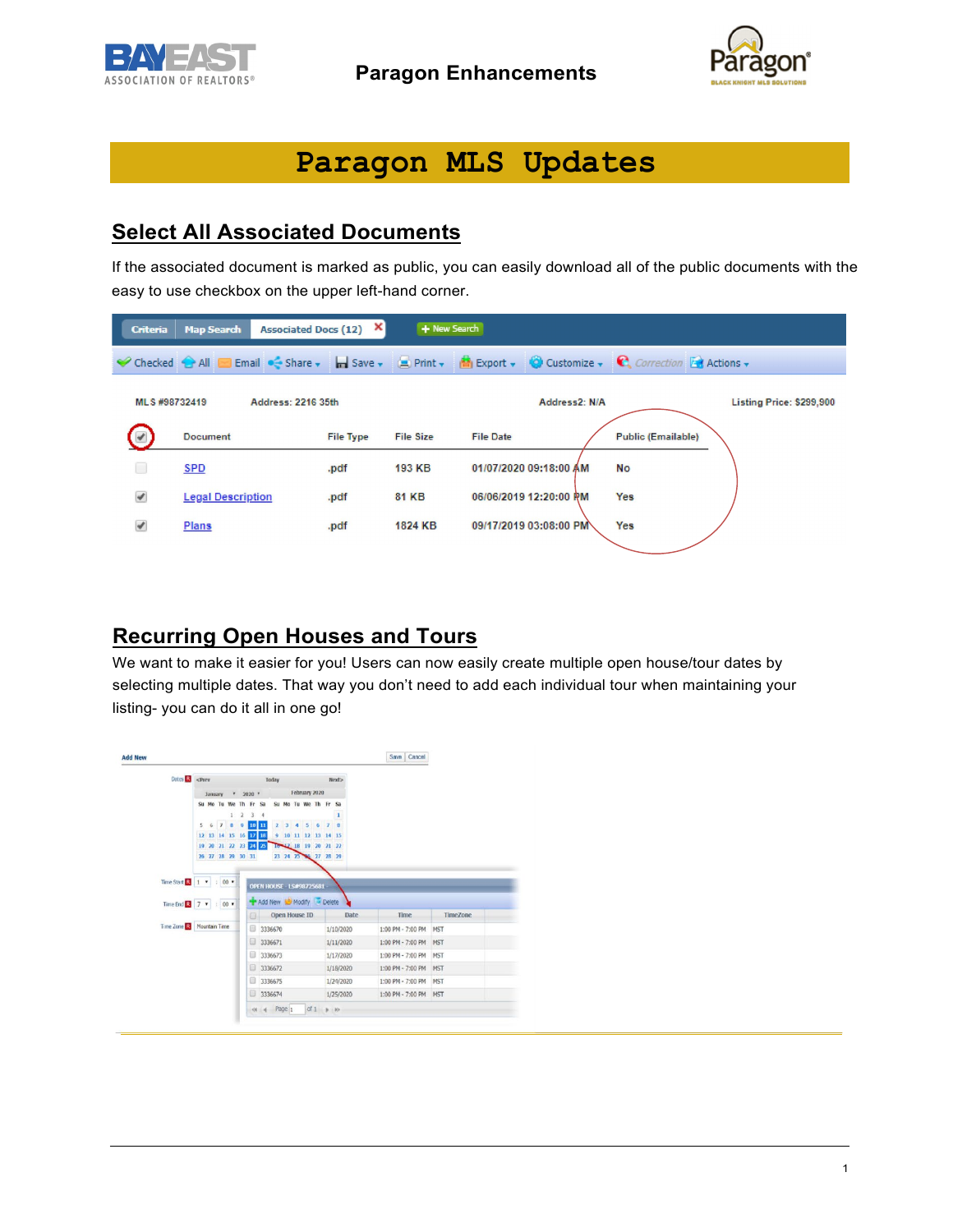

**Paragon Enhancements**



#### **Input Maintenance Errors Table Enhancements**

When inputting a listing, we made the maintenance input table more user-friendly by adding these features:

- Resizable pane above the form
- New icons indicate condition type
- Persistent highlighting on the form
- Errors and warnings totals
- Added navigation buttons for moving through the errors (F8 still works too)
- Simplified column data by combining condition type and acceptance columns

Moving through and correcting errors when inputting listing made easy. When you click on the item at the **TOP** of the input screen, that particular field will be highlighted on the top for you to correct; you do not need to hunt it down anymore.

| <b>LISTING</b>                    |                                                                                        |                                                                                     |    |                              |  |  |  |  |  |  |
|-----------------------------------|----------------------------------------------------------------------------------------|-------------------------------------------------------------------------------------|----|------------------------------|--|--|--|--|--|--|
| <b>In Save</b>                    |                                                                                        | Tax Autofill Consect Fields R Required Only O Open All Colose All C Accept Warnings |    |                              |  |  |  |  |  |  |
|                                   | 58 warnings, 7 errors $\left\langle \right\rangle$ 4 of 8 $\left\langle \right\rangle$ |                                                                                     |    |                              |  |  |  |  |  |  |
| A                                 | Year Built must be greater than 1800.                                                  |                                                                                     | 42 | Error                        |  |  |  |  |  |  |
| A                                 |                                                                                        | (53) Type is a required field and must have a value.                                |    |                              |  |  |  |  |  |  |
| А                                 |                                                                                        | (54) Area is a required field and must have a value.                                |    |                              |  |  |  |  |  |  |
| A                                 |                                                                                        | (55) Asking Price is a required field and must have a value.                        |    |                              |  |  |  |  |  |  |
| A                                 |                                                                                        | (61) Status is a required field and must have a value.                              |    |                              |  |  |  |  |  |  |
| A                                 |                                                                                        | (182) Listing Date is a required field and must have a value.                       |    | <b>Frror</b>                 |  |  |  |  |  |  |
| $(55)$ $\mathbf{\mathbf{\Delta}}$ |                                                                                        | ΙΙ,<br>Price R<br>000                                                               |    |                              |  |  |  |  |  |  |
| (75)                              | $\bullet$                                                                              | County <sup>R</sup>                                                                 |    | $\vert$ $\Omega$<br>Show All |  |  |  |  |  |  |
| (54)                              | A                                                                                      | Area R P                                                                            |    | $\vert P \vert$<br>$\vert$ ? |  |  |  |  |  |  |
| (74)                              | Subdivision R<br>$\bullet$                                                             |                                                                                     |    | $\Box$<br>$\vert$ ?          |  |  |  |  |  |  |
| (56)                              | $\bullet$                                                                              | Address R Address Number<br>$Dir$ $\tau$<br><b>Street Name</b>                      |    |                              |  |  |  |  |  |  |
| (56)                              |                                                                                        | $\n  Dir \rightarrow$<br>Street Type/Post Dir Street Type                           |    |                              |  |  |  |  |  |  |
| (56)                              |                                                                                        | Unit                                                                                |    |                              |  |  |  |  |  |  |
| (56)                              |                                                                                        | Suite                                                                               |    |                              |  |  |  |  |  |  |
| (57)                              |                                                                                        | Unit #                                                                              |    |                              |  |  |  |  |  |  |
| (58)                              | $\boldsymbol{\Theta}$                                                                  | City <sup>R</sup>                                                                   |    | $\vert x \vert$<br>Show All  |  |  |  |  |  |  |
| (59)                              |                                                                                        | State R<br>$ID \rightarrow$                                                         |    |                              |  |  |  |  |  |  |
| (60)                              | $\bullet$                                                                              | Zip R                                                                               |    |                              |  |  |  |  |  |  |
| (65)                              | <b>Internet Include</b>                                                                | Yes v                                                                               |    | $\overline{?}$               |  |  |  |  |  |  |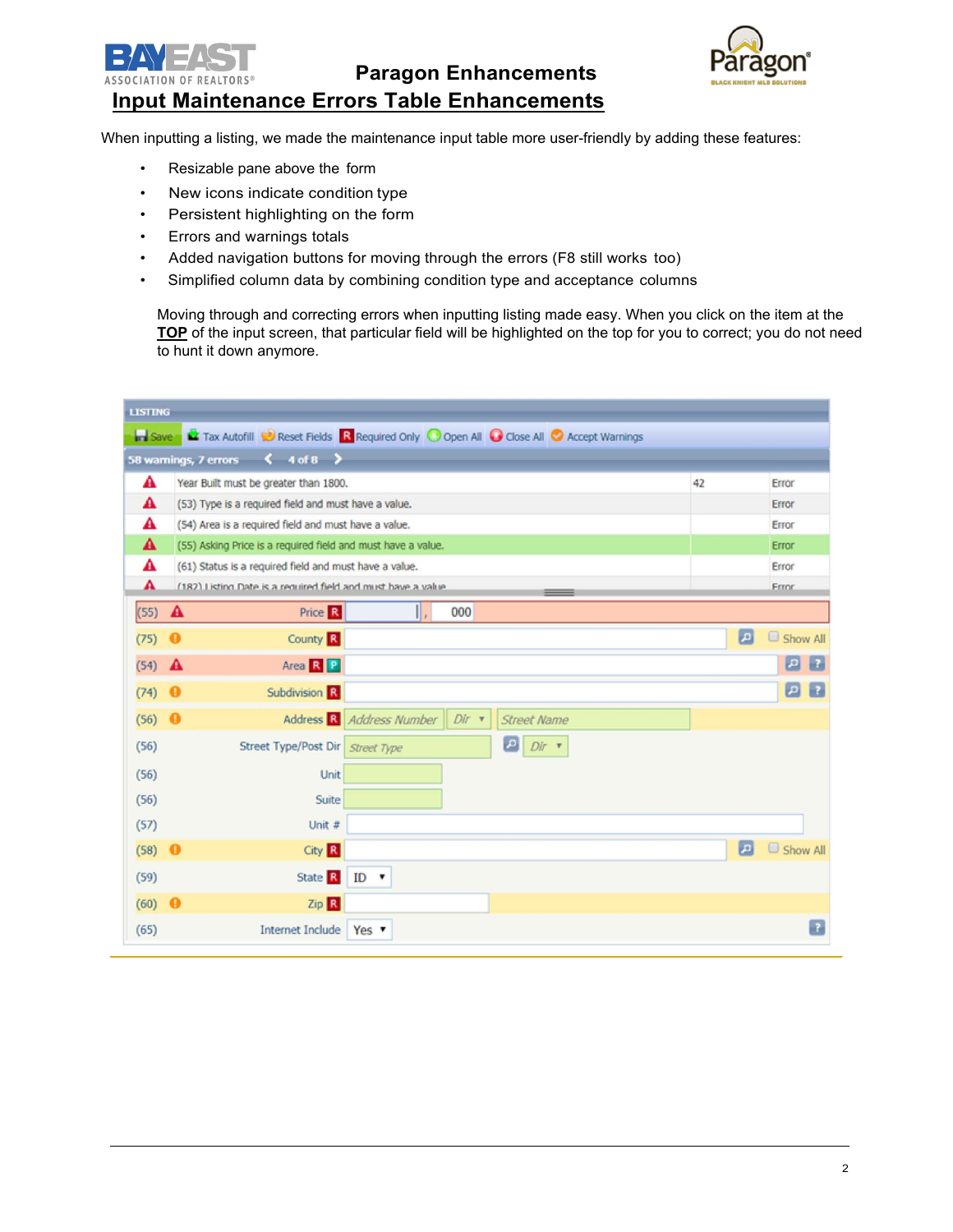



# **Email Collaboration Center Link**

New client email report type that works on any device sizes

The new CollabLink report still keeps communication between you and your client. But this new report is responsive to all devices.

#### **Email Reports**

| <b>EMAIL TYPE</b>                                                        |
|--------------------------------------------------------------------------|
| <b>SELECT EMAIL TYPE</b><br>CollabI ink<br>Hyperlink<br>Attachment (PDF) |
| Insert Into Body (Spreadsheet)                                           |

## **New Date Picker Control**

The Paragon date picker has been upgraded, which will make navigating calendars and selecting dates easier.

#### **Simplified Save Search and Listing Cart**

Thedesigns for SaveSearchandListingCartsdialogboxes havebeenupgradedwithbettercontrols, straightforward wording, and consistent design. This will help usability by making workflows and instructions similar across Paragon.

One less step in Save Search and Listing Cart – Just tap on the CONTACT tab if you are saving them for a client instead of for yourself



# **Tree Enhancements**